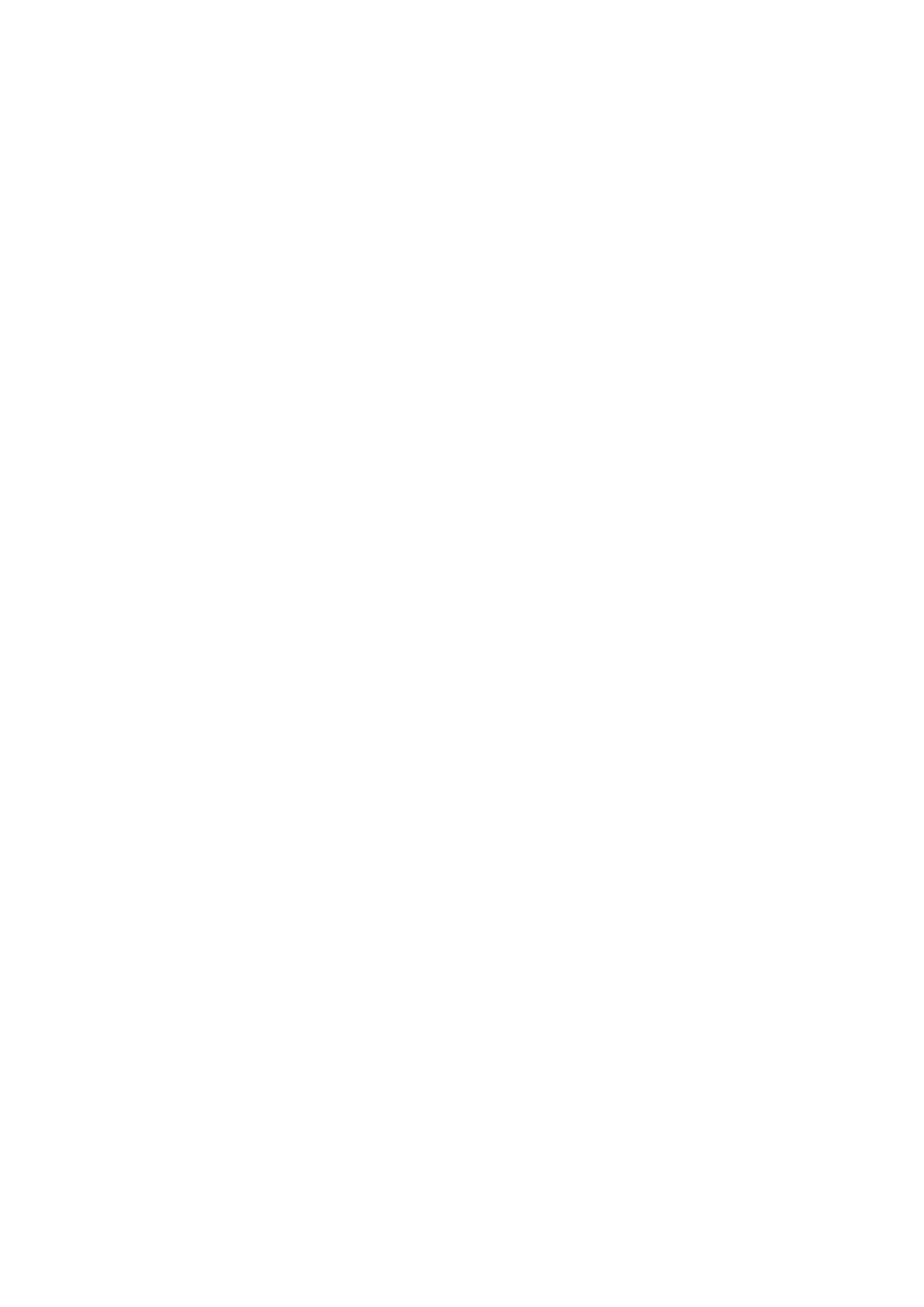





**Fig.** 10.  $H(\omega_0) - (W/L)_9$  dependence.



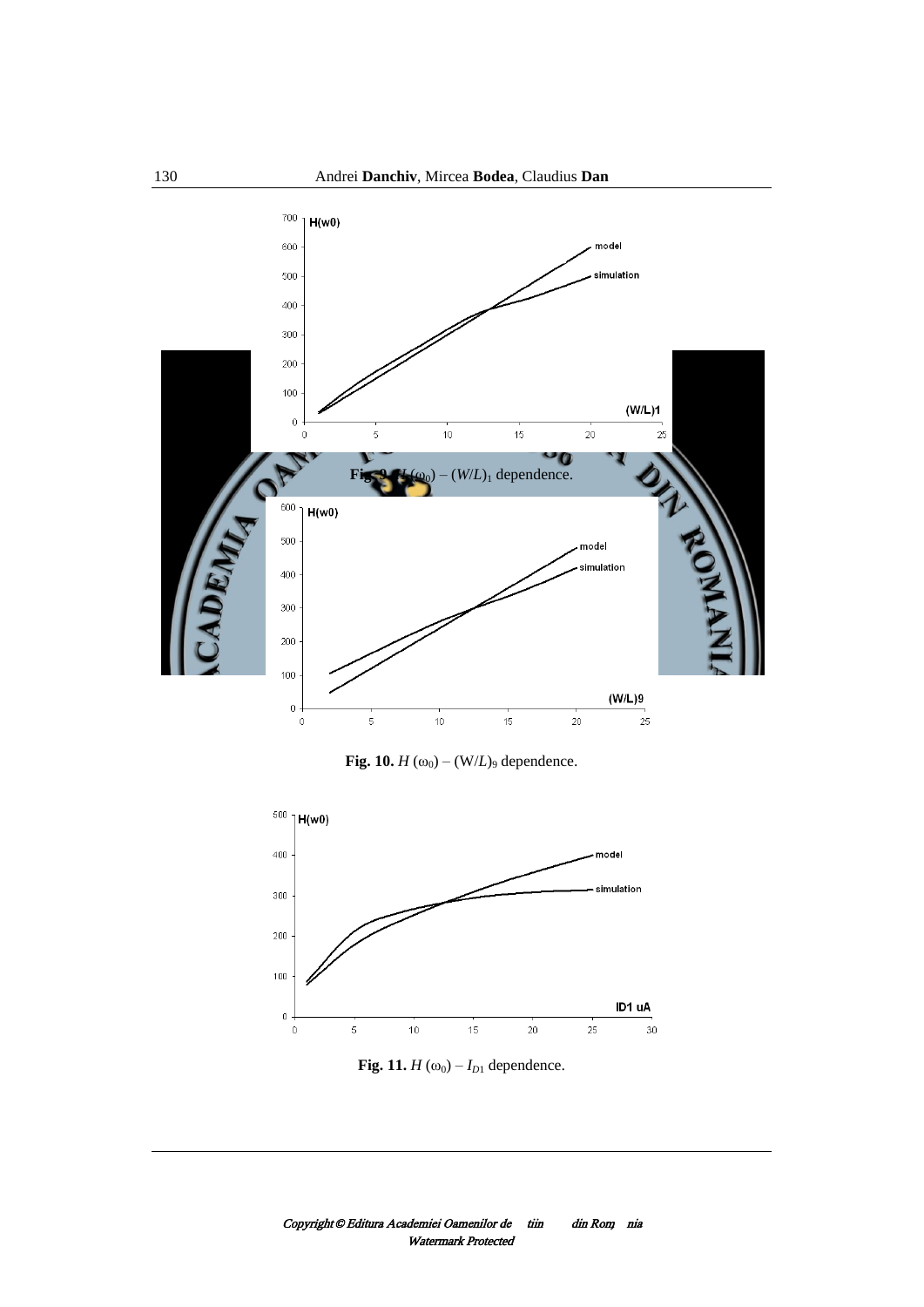

## **Conclusions**

This paper presented the main design issues and an extended performance analysis of a frequency selective amplifier (FSA) intended for chopper stabilized amplifier use.

The FSA designed in this paper is based on an equivalent *RLC* parallel resonator, implemented using *gmC* stages.

A simple model, suitable for manual analysis, of the FSA frequency behavior was developed: the FSA transfer function has a double pole at a design controlled frequency and a low frequency zero, which depends on the parasitic resistances of the high impedance node.

The peak gain value is determined by two transconductance stages  $g_m$  ratio.

In this paper, two different transconductance stage topologies were used: the simple differential pair and the linearized transconductance stage; in order to get a high *g<sup>m</sup>* ratio.

Models suitable for manual analysis were presented for both topologies.

The manual estimation model results were backed up by SPICE simulation.

The amplifier designed in this paper has a resonating frequency of about 10 kHz with 256 gain peak value.

The manual analysis model validity of the gain peak value variation was validated by SPICE simulation.

The manual analysis results are in good agreement over a wide design parameters range with SPICE simulation results.